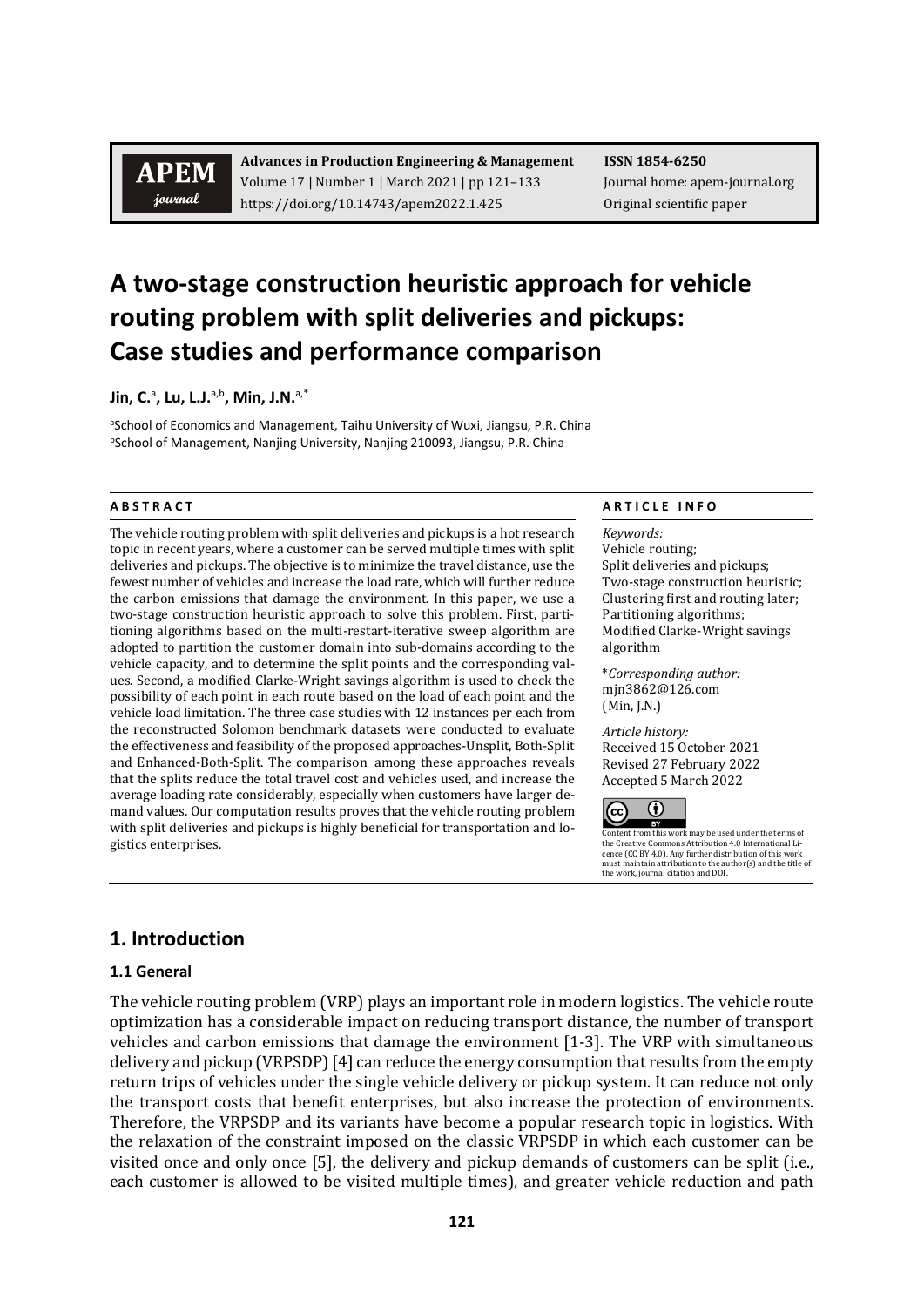savings can be achieved [6, 7]. Therefore, the VRPs concerning split demands have received increasing attention from researchers. The corresponding problem with only the split delivery is called the split delivery VRP (SDVRP); the corresponding problem splitting both delivery and pickup demands is called the split VRP with deliveries and pickups (SVRPDP). The SVRPDP has three models based on the sequence of deliveries and pickups [8]. In the first model, all pickups are done on the backhaul way after all deliveries, which is similar the VRP with backhauling. In the second model, deliveries and pickups can occur in any sequence on a vehicle route, which is similar to the VRP with mixed deliveries and pickups. In the third model called the VRP with split deliveries and pickups (VRPSPDP), both the delivery and the pickup occur simultaneously (similar to the VRPSDP). This study focuses on this third model and its solution, also on the performance comparisons between the VRPSDP and the VRPSPDP in terms of transportation distances, vehicles used and the load rates which are the important factors affecting transportation costs and environmental costs [9, 10].

In the SDVRP, which was introduced by Dror and Trudeau [5] in 1989, a customer point can be visited multi-times by vehicles via the split deliveries. Therefore, numerous researchers have focused on solutions to the SDVRP problem because this model reduces the distance travelled and the number of vehicles used by splitting customer demands [11-13]. A lengthy article would be needed to present the survey of all researchers in the area; nonetheless, typical theoretical analysis and experimental results can be glimpsed from the previous articles [14-23].

In the VRPSPDP, which was introduced by Mitra [24] in 2005, a vehicle carrying goods within its load-carrying capacity, departs from the depot, delivers the loads to customers en route, and picks up their returnable items; finally, the vehicle returns to the depot with these items within its load-carrying capacity. The VRPSPDP allows an unlimited number of deliveries and pickings up, which means that each customer can be serviced multiple times by the same vehicle or by different vehicles. The goal of [24] is to determine a group of vehicle paths that minimizes the total travel distance under the premise that the load of each path does not exceed the vehicle's loadcarrying capacity. To address this problem, a mixed-integer linear programming formulation was proposed [24], and a route construction heuristic was developed based on the cheapest insertion criterion with the fewest vehicles. Subsequently, better solutions have been proposed [25] that employ a parallel clustering technique and a new route construction heuristic. Based on [24, 25], Wang [26, 27] designed two heuristics (viz., the farthest node split load algorithm and competitive decision algorithm) for the VRPSPDP model without the vehicle number limitation and two heuristics (viz., the farthest node full split algorithm and nearest node full split algorithm) for the VRPSPDP model with the vehicle number limitation. Yin *et al.* [28] proposed a VRPSPDP model with two special preconditions: a maximum travel distance constraint and a restriction that each customer's demand should be split only once. Wang *et al.* [29] developed a two-stage heuristic method that integrated the initial heuristic algorithm and a hybrid heuristic algorithm to solve the VRPSPDP. Polat [30] proposed a parallel approach based on the variable neighbourhood search to solve the VRP with divisible deliveries and pickups. Qiu *et al.* [31] developed a tabu search algorithm based on specially designed batch combinations and item creations for the VRPSPDP.

So far, the focus has been mainly on SDVRP solutions, and there have been only few articles on VRPSPDP. Consequently, there is considerable room for improvements in terms of the comprehensive optimization effect, methods and the time spent in solving the VRPSPDP. With these in mind, we propose a two-stage approach based on the principle "clustering first, routing later." The proposed approach will solve the VRPSPDP in as little as possible computation time to reduce the travel distance, the number of vehicles used and increase the loading rate. In the first stage, partitioning algorithms based on the multi-restart-iterative sweep algorithms (MRISA) are adopted to cluster customers into sub-domains and to determine the split points and the corresponding values. In the second stage, a modified Clarke-Wright (C-W) savings algorithm is applied to optimize the travel distance of each route in each cluster. The three case studies with 12 instances per each from the reconstructed Solomon benchmark datasets were adopted to evaluate the effectiveness and feasibility of the proposed approaches, which are used for un-splitting customer demands, splitting both customer deliveries and pickups and fine-tuning splitting both customer deliveries and pickups. The computational results present that the VRPSPDP model is more effective in the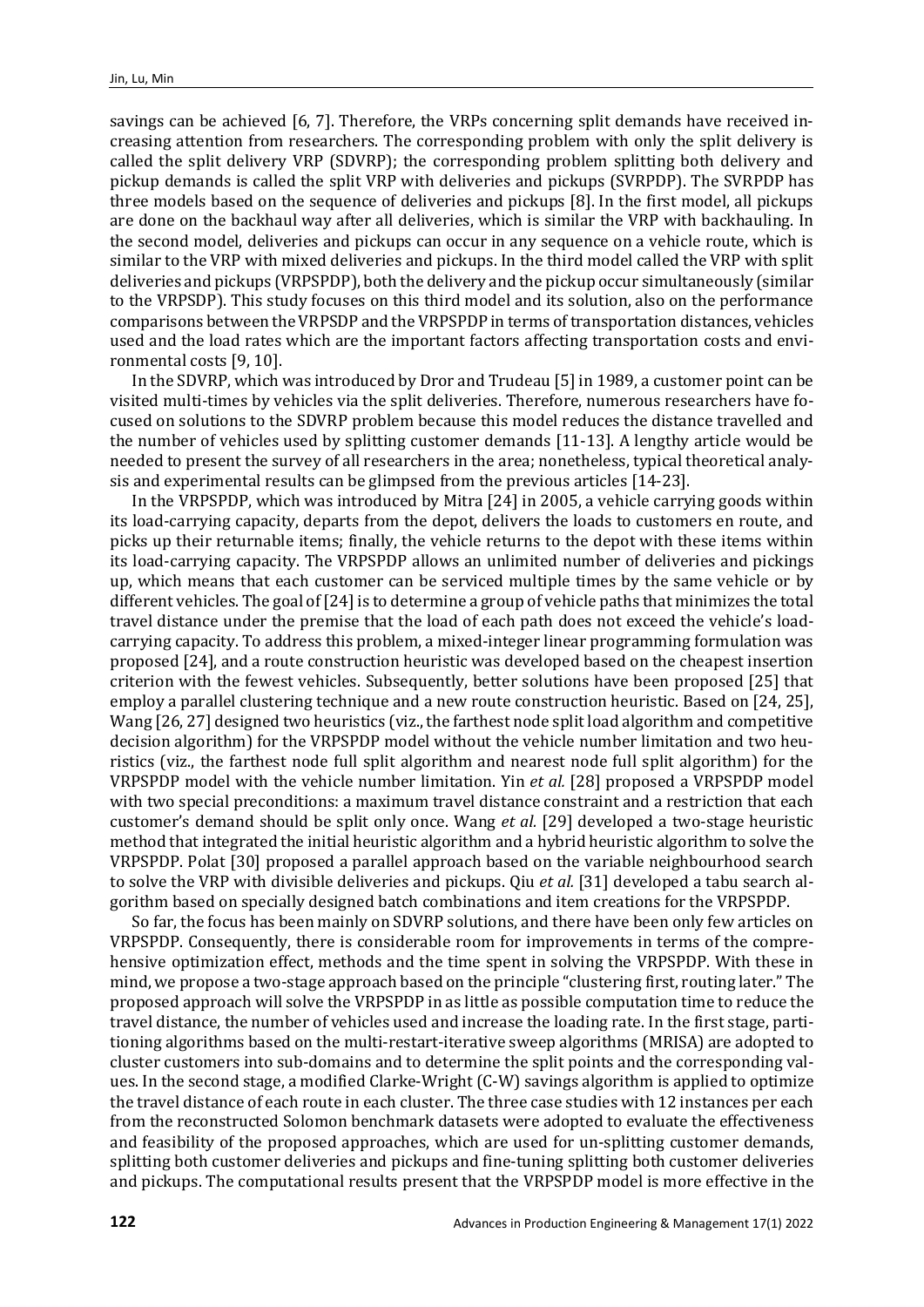transportation and logistics enterprises than the VRPSDP because of the reduced the total travel distances, the reduced number of vehicles used, and the increased the loading rate.

#### **2. Problem statement**

The VRPSPDP mentioned in this paper refers to *n* customers and *m* vehicles with the same model in the problem domain. Each vehicle leaves the depot *i* = 0 carrying only the delivery goods that are within its load-carrying capacity  $\sum_{i=1}^{n} d_i \leq Q$ . Each vehicle delivers  $d_i$  and picks up (e.g., recycles)  $p_i$  simultaneously along the route for the customers  $i \mid i = (1, 2,..., n)$ . Finally, the vehicle returns to the depot with only the picked-up goods that are within its load-carrying limit  $\sum_{i=1}^n p_i \leq$ . At each customer location, there may be a mixture of goods (deliveries and pickups), and the load on the vehicle may increase or decrease because of simultaneous loading and unloading. Therefore, the load feasibility needs to be checked for each point along a route. The distance between the customers *i* and *j* is  $c_{ij}$ ; there is no  $c_{ii}$  = 0 loop, and the path is undirected  $c_{ij}$  =  $c_{ji}$ . The quantity of deliveries between the customers *i* and *j* is  $0 \le d_{ij} \le Q$ , and the quantity of pickups between the customers *i* and *j* is  $0 \le p_{ij} \le Q$ . Each customer may have both delivery and pickup demands, either of which may exceed the vehicle's load-carrying capacity. Each customer's deliveries and pickups can be split; that is, each customer can be visited by multiple vehicles or by the same vehicle multiple times. If the vehicle *k* travels from the customer *i* to *j*, then *xijk* is equal to 1; otherwise  $x_{ijk}$  = 0. If the customer *i* is served by the vehicle *k*, then  $y_{ik}$  is equal to 1; otherwise,  $y_{ik}$  = 0. The minimum number of vehicles used is  $\left[\max(\sum_{i=1}^{n} d_i, \sum_{i=1}^{n} p_i)/Q\right]$ , where *x* denotes the smallest integer that is equal to or greater than *x* [24, 25]. For the sake of simplicity, we assume that there is no time window limit and no limit on the maximum driving time and distance. The goal is to minimize the total driving distance using few vehicles and keeping a high load rate to meet the demands of all the customers.

The formulation [32] is given as:

$$
min \sum_{i=0}^{n} \sum_{j=0}^{n} \sum_{k=1}^{m} c_{ij} x_{ijk}
$$
 (1)

*s. t.*

$$
\sum_{k=1}^{m} d_{0j} y_{jk} = d_j, j = 1, 2, ..., n;
$$
 (2)

$$
\sum_{k=1}^{m} p_{j0} y_{jk} = p_j, j = 1, 2, ..., n;
$$
 (3)

$$
\sum_{i=1}^{n} d_{0i} y_{ik} \le Q, k = 1, 2, ..., m;
$$
 (4)

$$
\sum_{i=1}^{n} p_{i0} y_{ik} \le Q, k = 1, 2, ..., m;
$$
 (5)

$$
\sum_{i=0}^{\theta} p_i y_{ik} + \sum_{i=\theta+1}^{n} d_i y_{ik} \le Q, i = 0, 1, \dots, \theta, \theta+1, \dots, n; k = 1, 2, \dots, m; \tag{6}
$$

$$
\sum_{i=0}^{n} d_{i0} = 0; \tag{7}
$$

$$
\sum_{i=0}^{n} p_{0i} = 0;
$$
 (8)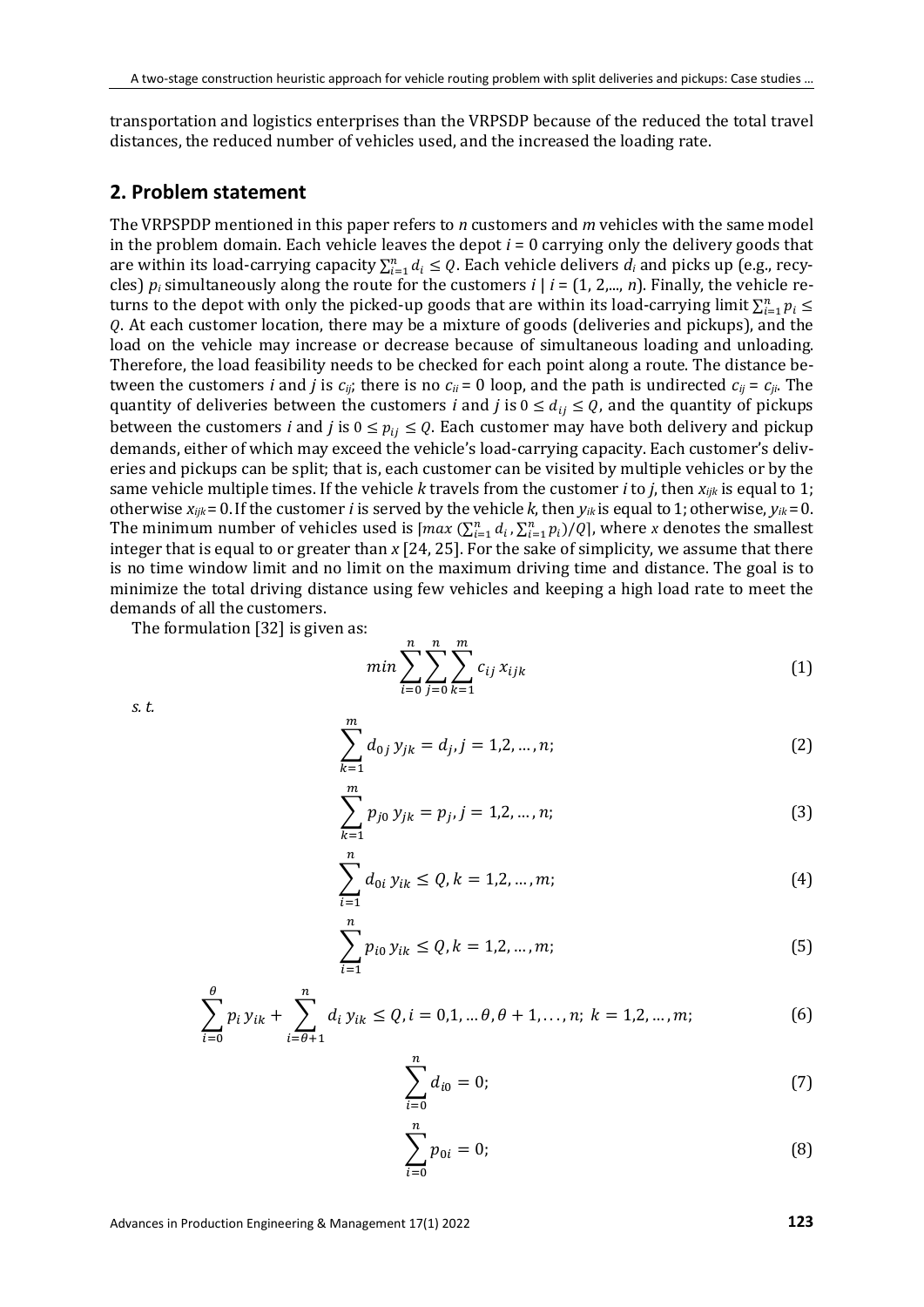$$
\sum_{i=1}^{n-1} \sum_{j=i+1}^{n} (x_{ijk} - x_{j(j+1)k}) = 0, k = 1, 2, ..., m;
$$
 (9)

$$
\sum_{j=0}^{n} x_{0jk} = 1, \sum_{j=0}^{n} x_{j0k} = 1, k = 1, 2, ..., m;
$$
 (10)

Eq. 1 is the objective function to minimize the total travel distance. Eq. 2 and 3 are the customer demand constraints to ensure that the delivery/pickup demands of the customer *j* are satisfied by multiple visits. Eq. 4 and 5 are the vehicle-loading constraints to ensure that the delivery/pickup quantities of a vehicle in one tour do not exceed the vehicle's load-carrying capacity. Eq. 6 is the real-time vehicle-loading constraint [32], which is used to check the fluctuating load on every point of each route; this constraint ensures that the gross load of both the delivery and pickup at any node will not exceed the vehicle capacity in one tour. The sum of the picked-up quantity at the customer node  $\theta$  (including node  $\theta$ ) and the delivery quantity after the customer node  $\theta$  (starting from node  $\theta$  + 1) along the route of the vehicle *k* cannot exceed the vehicle capacity. Eq. 7 and 8 are the depot load-type constraints to ensure that no delivery loads are directed to the depot and no pickup loads come from the depot. Eq. 9 is the vehicle access conservation constraint to ensure that a vehicle that arrives at the customer location *j* also leaves this location. Eq. 10 states the depot access restriction that each vehicle enters/exits the depot only once per tour.

### **3. A two-stage approach**

A two-stage approach based on "clustering first and routing later" is proposed to solve the VRP-SPDP. In the first stage, partitioning algorithms based on the MRISA are employed to partition customers into some clusters and to ascertain the split points and the corresponding values. In the second stage, a modified C-W savings algorithm that satisfies the customer particular double requirements is adopted to optimize the travel distance.

#### **3.1 Initialization of the coordinate system**

A sweep algorithm proposed by Gillett and Miller in 1974 [33] groups the nearest points into a cluster under certain preconditions. It is performed in a polar coordinate system, so that the rectangular coordinate system needs to be transformed into a polar coordinate system, all points have to be sorted in ascending or/and descending order [34], and a set of variables *optimal* should be defined to store the best distance and the corresponding customer points (i.e., the points and their deliveries and pickups) and the split points (i.e., the split points and the corresponding values) in each cluster.

#### **3.2 Sweep algorithm for the VRPSDP**

The sweep algorithm for the VRPSDP (SA-VRPSDP), which satisfies the delivery/pickup double demands, is the modification of the basic sweep algorithm. In the VRPSDP, a vehicle visits a point only once; therefore, the customer demands cannot be split. Thus, SA-VRPSDP is also called SA-Unsplit. In addition, before the clustering, the delivery or pickup demand of each point needs to be checked to ensure that this demand is less than the vehicle's load-carrying capacity *Q*. If *di*, *pi* ≥ *Q*, the quantity *Q* would be individually delivered or picked-up. The remaining part would participate in SA-VRPSDP. The SA-Unsplit procedure is described as follows.

Step 1: Specify one point as the first starting point. Step 2: SA-Unsplit (Partitioning of the customer area).

- a) Sweep points gradually into an initial cluster in one direction (clockwise or anticlockwise). Three possible cases arise at point *i*.
	- Case 1: When  $((MCV_d^l < Q)$  and  $(MCV_p^l < Q))$ , continue to sweep points gradually into this cluster.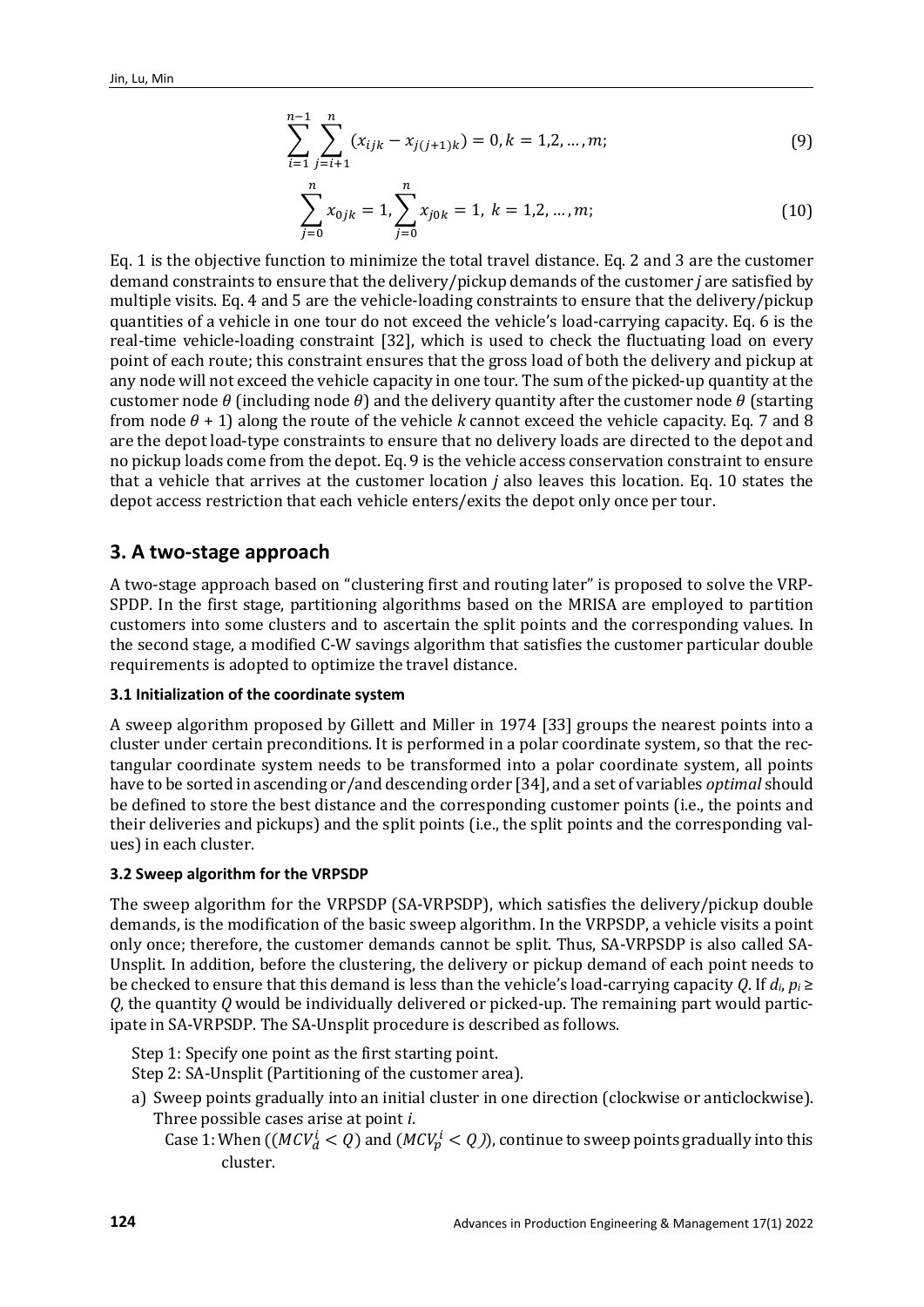- Case 2: When  $((MCV_d^i = Q)$  or  $(MCV_p^i = Q))$ , the point *i* becomes the last point *lp* of this cluster, and record *lp* and this cluster. There are following three situations:
	- If  $((MCV_d^i = Q)$  and  $(MCV_p^i = Q)$ ), then denote as  $((MCV_d^{lp} = Q)$  and  $(MCV_p^{lp} = Q)$  $MCV_p^i$ )).
	- If  $((MCV_d^i = Q)$  and  $(MCV_p^i < Q)$ ), then denote as  $((MCV_d^{lp} = Q)$  and  $(MCV_p^{lp} = Q)$  $MCV_p^{\iota})$ ). ļ
	- If  $((MCV_d^i < Q)$  and  $(MCV_p^i = Q)$ ), then denote as  $((MCV_d^{lp} = MCV_d^i)$  and  $(MCV_p^{lp} = Q)).$
- Case 3: When  $((MCV_d^i > Q)$  or  $(MCV_p^i > Q)$ ), the point preceding *i* becomes the *lp* of this cluster, and record *lp* and this cluster. The following three situations are possible:
	- If  $((MCV_d^i > Q)$  and  $(MCV_p^i > Q)$ ), then denote as  $((MCV_d^{ip} = MCV_d^i d_i)$  and  $(MCV_p^{lp} = MCV_p^i - p_i)).$
	- If  $((MCV_d^i > Q)$  and  $(MCV_p^i < Q)$ ), then denote as  $((MCV_d^{ip} = MCV_d^i d_i)$  and  $(MCV_p^{lp} = MCV_p^i - p_i)).$
	- If  $((MCV_d^i < Q)$  and  $(MCV_p^i > Q)$ ), then denote as  $((MCV_d^{ip} = MCV_d^i d_i)$  and  $(MCV_p^{lp} = MCV_p^i - p_i)).$
- b) Taking the next point of *lp* as the first starting point of the next cluster, repeat Step 2 a) until the endpoint is swept.
- c) Calculate the total travel distance *ttd* of every cluster based on the spatial distribution of the points.
- d) Compare the *ttd* with the value in the *optimal*, and store the smaller value and the corresponding points (the customer points and the split points) into the *optimal* variables.

Step 3: End the SA-Unsplit procedure.

### **3.3 Sweep algorithm for the VRPSPDP**

In the VRPSPDP, the constraint imposed on the VRPSDP that a customer point can be visited only once for both delivery and pickup, is relaxed. Therefore, a point can be visited more than once, and the customer demands of both delivery and pickup can be split. The sweep algorithm for VRP-SPDP (SA-VRPSPDP) is then employed to determine the split points and the split values in each cluster of the VRPSPDP. It is also called SA-Both-Split. The SA-Both-Split procedure of is described in the following.

Step 1: Specify one point as the first starting point.

Step 2: SA-Both-Split (Partitioning of the customer area).

- a) Sweep points gradually into an initial cluster in one direction (clockwise or anticlockwise) until  $\left| \max \left( \sum_{i=1}^{l} d_i, \sum_{i=1}^{l} p_i \right) \geq Q \right|$  reaches point *i*, the point *i* becomes the last point *lp* of this cluster. The following four cases can arise:
	- Case 1: When  $((MCV_d^i = Q)$  or  $(MCV_p^i = Q))$ , record *lp* and this cluster. There are three situations.
		- If (( $MCV_d^i = Q$ ) and ( $MCV_p^i = Q$ )), then denote as (( $MCV_d^{ip} = Q$ ) and ( $MCV_p^{ip} = Q$  $(Q)$ ).
		- If  $((MCV_d^i = Q)$  and  $(MCV_p^i < Q)$ ), then denote as  $((MCV_d^{lp} = Q)$  and  $(MCV_p^{lp} = Q)$  $MCV_p^l$ )).
		- If  $((MCV_p^i = Q)$  and  $(MCV_d^i < Q)$ ), then denote as  $((MCV_d^{ip} = MCV_d^i)$  and  $(MCV_p^{lp} = Q)).$
	- Case 2: When  $((MCV_d^l > Q)$  and  $(MCV_p^l < Q)$ ), split *lp* into *lp*1 and *lp*2, and end the grouping at the point *lp*1. Then, there are  $MCV_d^{lp1} = Q$ ,  $d_{lp2} = MCV_d^{lp} - Q$ ,  $MCV_p^{lp1} =$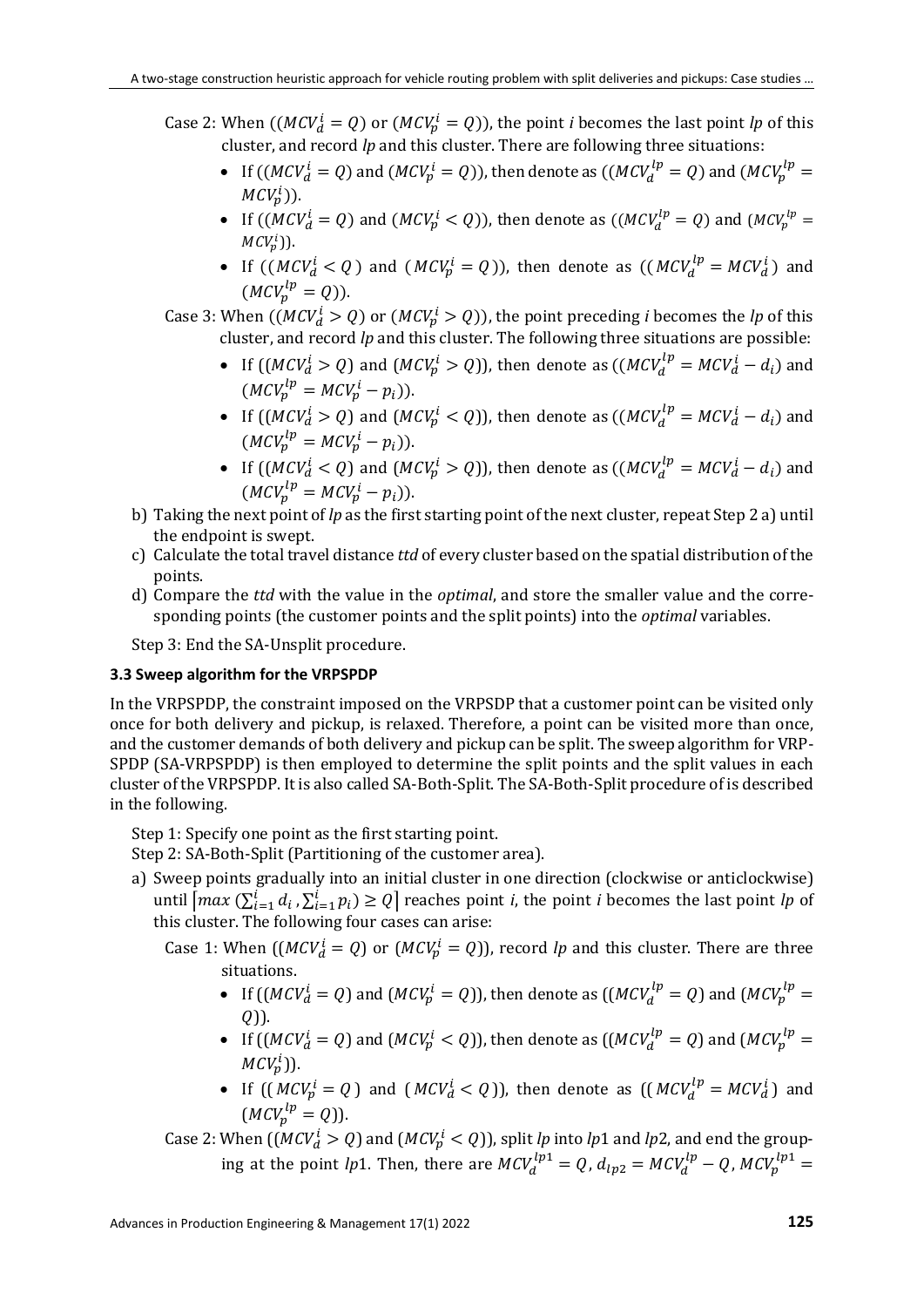$MCV_p^l$  and  $p_{lp2} = 0$ . Record *lp*,  $d_{lp1}$ ,  $d_{lp2}$ ,  $p_{lp1}$ ,  $p_{lp2}$  and this cluster; *lp*2 becomes the starting point of the next clustering.

- Case 3: When  $((MCV_d^l < Q)$  and  $(MCV_p^l > Q))$ , split *lp* into *lp*1 and *lp*2, and end the grouping at the point *lp*1. Then, there are  $MCV_d^{lp1} = MCV_d^i$ ,  $d_{lp2} = 0$ ,  $MCV_p^{lp1} = Q$  and  $p_{lp2} = MCV_p^{tp} - Q$ . Record *lp*,  $d_{lp1}$ ,  $d_{lp2}$ ,  $p_{lp1}$ ,  $p_{lp2}$  and this cluster; *lp*2 becomes the starting point of the next clustering.
- Case 4: When  $((MCV_d^i > Q)$  and  $(MCV_p^i > Q))$ , split *lp* into *lp*1 and *lp*2, and end the grouping at the point *lp*1. Then,  $MCV_d^{lp1} = Q$ ,  $d_{lp2} = MCV_d^i - Q$ ,  $MCV_p^{lp1} = Q$ , and  $MCV_p^{1p2} = MCV_p^i - Q$ . Record *lp*,  $d_{lp1}$ ,  $d_{lp2}$ ,  $p_{lp1}$ ,  $p_{lp2}$  and this cluster; *lp*2 becomes the starting point of the next clustering.
- b) Taking *lp*2 (with the demand  $d_{lp2}$  and  $p_{lp2}$ ) as the starting point of the next cluster, repeat Step 2 until the endpoint is swept.
- c) Calculate the total travel distance *ttd* of every cluster based on the spatial distribution of points*.*
- d) Compare the *ttd* with the value in *optimal* variables, and store the smaller values and the corresponding points (the customer points and the split points) in the *optimal* variables.

Step 3: End the SA-Both-Split procedure.

#### **3.4 Multi-restart-iterative mode**

When SA-Unsplit and SA-Both-Split are performed in the multi-restart-iterative (MRI) mode, the operations are called MRISA-Unsplit and MRISA-Both-Split, respectively.

- MRISA-Unsplit: Execute the SA-Unsplit procedure from each customer point (0-*n*) successively in the clockwise and anticlockwise directions to partition the customer area.
- MRISA-Both-Split: Execute the SA-Both-Split procedure from each customer point (0-*n*) successively in the clockwise and anticlockwise directions to partition the customer area.

The smallest *ttd* in the *optimal* is extracted, and the corresponding cluster becomes the most appropriate customer sub-domains.

#### **3.5 Route optimization in a cluster**

After the operations described above, there is one route in each cluster, and each customer point has both delivery and pickup demands simultaneously. Therefore, the routing problem becomes a VRPSDP. A modified C-W algorithm is adopted as follows [32]:

- Step 1: Form an initial solution set  $L = \{L_i\}$ ,  $\forall i \in \{1, 2, 3, ..., n\}$ , where  $L_i$  states one point *i*.
- Step 2: Compute the distance-saving degree of point-pair  $(i, j)$   $\Delta c_{ij} = c_{0i} + c_{0j} \Delta c_{ij}$ . Sort  $\Delta c_{ii}$  (*i*, *j* = 1, 2, ..., *n*) in descending order *Dc*<sub>ij</sub>.
- Step 3: Initialize the new route set  $L'_0 = \emptyset$  and the load quantity set  $R'_0 = 0$  for both the delivery demands *di* and pickup demands *pi*.
- Step 4: Scan the descending order  $Dc_{ij}$  from the top to the bottom and stop at the bottom.
- Step 5: Look for the merge possibility of point-pairs according to the following discriminant conditions during scanning.
- a) Go to the next point-pair in the descending order *Dcij* if both points *i* and *j* are not on the route, that is,  $L_i \not\subset L'_0$  and  $L_j \not\subset L'_0$ .
- b) Go to the next point-pair in the descending order  $Dc_{ii}$  if both points *i* and *j* are on the route, that is,  $L_i \subseteq L'_0$  and  $L_j \subseteq L'_0$ .
- c) Merge one point *i* or *j*, which is not in  $L'_0$ , that is,  $(L_i \cup L'_0)$  or  $(L_j \cup L'_0)$ , and calculate the route distance if one point *j* or *i* is on the route, that is,  $L_j {\subseteq L'_0}$  or  $L_i {\subseteq L'_0}$ . This can give rise to four scenarios:
	- Merging point *j* behind point *i* if *i* is the end of the route.
	- Merging point *j* before point *i* if *i* is the beginning of the route.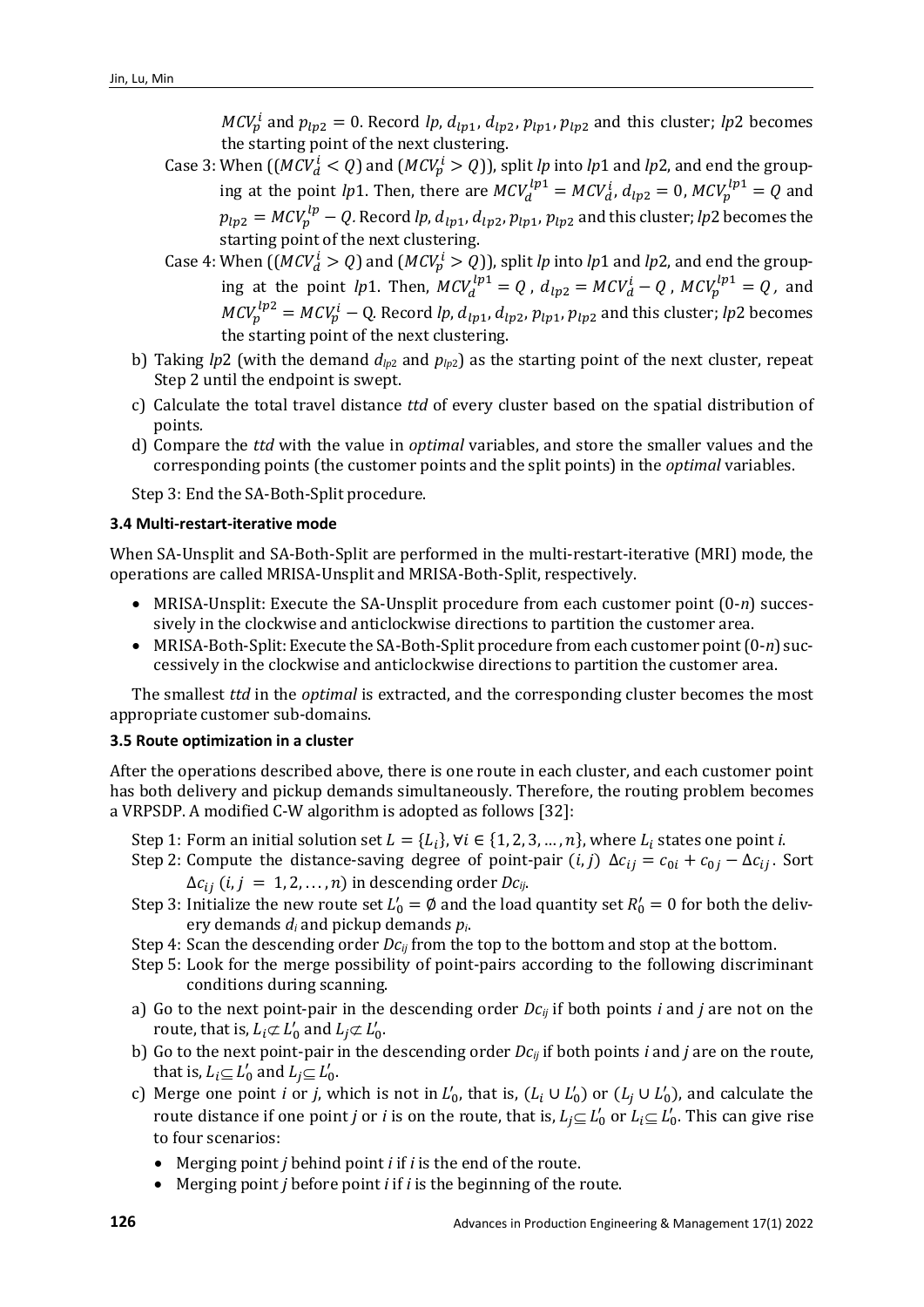- Merging point *i* behind point *j* if *j* is the end of the route.
- Merging point *i* before point *j* if *j* is the beginning of the route.
- d) Check the load feasibility for every point of each route because the gross load of the vehicle fluctuates with increasing or decreasing loads along the route. If the load in the current route meets the following conditions, go to the next point-pair; otherwise, delete all operations in Step 5 and return to Step 4. This leads to the following scenarios:
	- The load quantity at the starting point is equal to  $R'_{s0} = \sum_{i=1}^{n} d_i y_{ik} \le Q$ .
	- The load quantity at the end point is equal to  $R'_{e0} = \sum_{i=1}^{n} p_i y_{ik} \le Q$ .
	- The load quantity at the current point *i* is equal to  $R'_{0,i} = R'_{0,i} d_i + p_i + R'_{(i+1),0} \leq Q$ , that is  $R'_{0,i} = R'_{s0} - \sum_{i=1}^{i-1} d_i y_{ik} - d_i + \sum_{i=1}^{i-1} p_i y_{ik} + p_i \leq Q$ .

# **4. Case studies**

Computational experiments were performed to verify the feasibility and effectiveness of the proposed algorithms in reducing travel distances and the number of vehicles used, and increasing the loading rates. The executed results of the VRPSPDP and the VRPSDP were compared to determine which heuristic performs better than others. The 25-, 50-, and 100-customer datasets were chosen from the Solomon datasets of VRP Web [35]. However, the Solomon datasets cannot be used directly in the VRPSPDP model because they do not include the pickup demand data. The delivery and pickup demands in a new constructed dataset come from two different original datasets. For example, for the new constructed dataset CR101, the delivery is from C101, and the pickup is from R101. The experiments were implemented using C in a 64-bit Windows 7 machine with an Intel (R) Core processor of 2.50 GHz speed and 8 GB memory as in [32].

#### **4.1 Execution on the constructed Dataset 1**

Our initial experiment was performed on the constructed Dataset 1. The results of MRISA-Both-Split + Modified C-W (hereinafter B-Split) for the VRPSPDP and MRISA-Unsplit + Modified C-W (hereinafter Unsplit) for theVRPSDPare shown in Table 1.Here, the distance reduction (∆Dist. %) and the route reduction (∆Rt. %) are respectively given as follows:

| $\Delta_{\rm B\text{-}Split}$ to Unsplit Dist. % = [(Dist. of B-Split – Dist. of Unsplit)]/(Dist. of Unsplit) $\times$ 100 % | (11) |
|------------------------------------------------------------------------------------------------------------------------------|------|
|------------------------------------------------------------------------------------------------------------------------------|------|

```
∆B-Split to UnsplitRt. % = |(Rt. of B-Split – Rt. of Unsplit)|/(Rt. of Unsplit) × 100 %. (12)
```
The results do not show any benefits for B-Split as compared with Unsplit. We note the following points:

- The average  $\Delta$ Dist % of the B-Split is 1.95 %, and  $\Delta$ Dist % is between 0.0 % and 3.76 %.
- The average ∆Rt. % of the B-Split is 0.0 %.

|            | Demands    |              | <b>B-Split</b> |                  |                | Unsplit      |       |
|------------|------------|--------------|----------------|------------------|----------------|--------------|-------|
| Instance   | $(D/P)$ kg | Distance (m) | Route          | $\Delta$ Dist. % | $\Delta$ Rt. % | Distance (m) | Route |
| CR101-25   | 460/332    | 236          | 3              | 3.28             | 0              | 244          |       |
| CR201-25   | 460/332    | 266          | 3              | 2.21             |                | 272          |       |
| R C101-25  | 332/460    | 395          | 3              | 2.95             |                | 407          |       |
| RCR101-25  | 540/332    | 311          | 3              | 2.81             |                | 320          |       |
| CR101-50   | 860/721    | 488          | 5              | 0.61             |                | 491          |       |
| CR201-50   | 860/721    | 633          | 5              | 2.91             |                | 652          |       |
| R C101-50  | 721/860    | 677          | 5              | 0.00             |                | 677          |       |
| RCR101-50  | 970/721    | 580          | 5              | 0.68             |                | 584          |       |
| CR101-100  | 1810/1458  | 976          | 10             | 3.27             |                | 1009         | 10    |
| CR201-100  | 1810/1458  | 1034         | 10             | 0.48             |                | 1039         | 10    |
| R C101-100 | 1458/1810  | 1032         | 10             | 0.39             |                | 1036         | 10    |
| RCR101-100 | 1724/1458  | 1406         | 9              | 3.76             |                | 1461         | 9     |
| Average    |            |              |                | 1.95             | 0              |              |       |

**Table 1** Results for the constructed Dataset 1 (*Q* = 200 kg)

Note: Demand (D/P) denotes Deliveries/Pickups.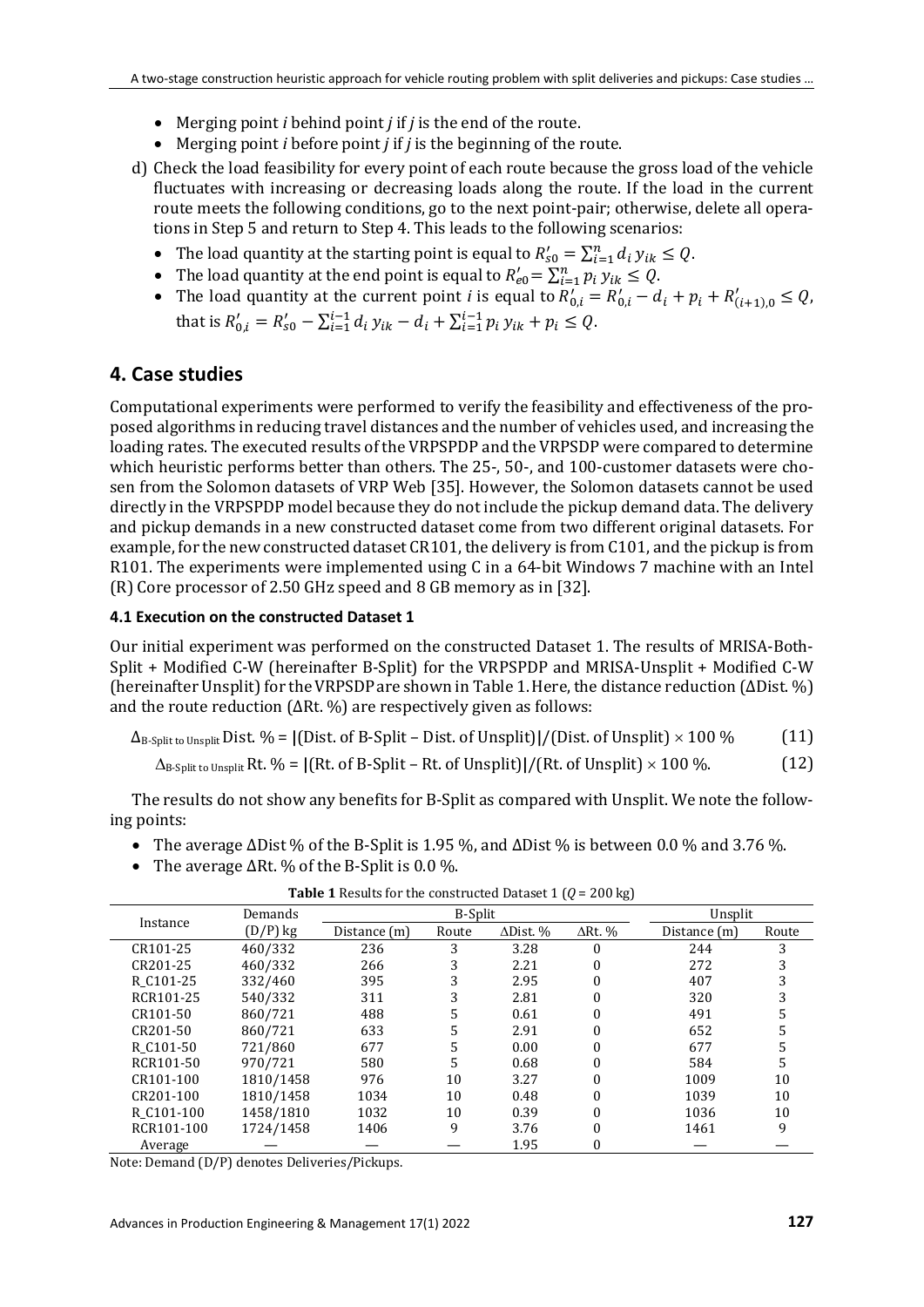These results might be the consequence of the average demand values being too small in the original constructed dataset with average values being 8.96 %, 8.53 %, and 8.50 % of the vehicle capacity for the deliveries and 7.28 %, 7.56 %, and 7.73 % of the vehicle capacity for the pickups in the 25-, 50-, and 100-customer cases, respectively. All these values are below 9 % of the vehicle capacity.

#### **4.2 Execution on the constructed Dataset 2**

To verify the benefits of splitting, we constructed Dataset 2 from the Dataset 1. We retained the data locations but changed the delivery and pickup values by multiplying all the values by 4 and adding 0.1 × *Q* to all the points; here, *Q* denotes the capacity of the vehicle. Thus, Dataset 2 had delivery and pickup values between 12 % and 110 % of the vehicle capacity with average values of 45.84 %, 44.11 %, and 44.01 % of the vehicle capacity for the deliveries, and 39.12 %, 40.23 %, and 40.92 % of the vehicle capacity for the pickups in the 25-, 50-, and 100- customer cases, respectively.

The results of applying B-Split and Unsplit to the Dataset 2 are shown in Table 2. Here, the load rate increase ( $\Delta$  Lr. %) is given as follows:

 $\Delta_{\text{B-Split to Unsplit}}$  Lr. % =  $\left|$  (Lr. of B-Split – Lr. of Unsplit) $\right| / \left| \text{Lr. of Unsplit} \right| \times 100\%$  (13)

The results show that B-Split has obvious advantages over Unsplit:

- The ∆Dist.% of the B-Split lies between 3.71 % and 16.66 %, with an average of 11.64 %. This distance reduction directly decreases the transportation cost.
- The ∆Rt. % of the B-Split lies between 12.50 % and 25.40 %, with an average of 20.71 %. Thus, the vehicle start up fee, manpower costs and the transportation cost will decrease with the reduction of the number of vehicles required.
- The ∆Lr. % of the B-Split lies between 14.46 % and 33.80 %, with an average of 26.72 %. Therefore, the number of vehicles used will decrease with increasing load rate, and the transportation cost will be also reduced.
- The resulting routes are shaped like a petal around the depot. The beginning and end points of most routes are split.

|            |              |                          |     |      | $500$ cannot not below by |                      | נ סיי                |             |     |      |
|------------|--------------|--------------------------|-----|------|---------------------------|----------------------|----------------------|-------------|-----|------|
|            |              | <b>B-Split</b><br>Demand |     |      |                           |                      |                      | Unsplit     |     |      |
| Instance   | $(D/P)$ , kg | Dist.,<br>m              | Rt. | Lr.  | $\Delta$ Dist.<br>$\%$    | $\Delta$ Rt.<br>$\%$ | $\Delta$ Lr.<br>$\%$ | Dist.,<br>m | Rt. | Lr.  |
| CR101-25   | 2340/1828    | 643                      | 12  | 0.98 | 10.57                     | 14.29                | 16.67                | 719         | 14  | 0.84 |
| CR201-25   | 2340/1828    | 782                      | 12  | 0.98 | 4.98                      | 14.29                | 16.67                | 823         | 14  | 0.84 |
| R C101-25  | 1828/2340    | 831                      | 12  | 0.98 | 8.98                      | 25.00                | 34.25                | 913         | 16  | 0.73 |
| RCR101-25  | 2660/1828    | 1246                     | 14  | 0.95 | 3.71                      | 12.50                | 14.46                | 1294        | 16  | 0.83 |
| CR101-50   | 4440/3884    | 1356                     | 23  | 0.97 | 14.93                     | 20.69                | 25.97                | 1594        | 29  | 0.77 |
| CR201-50   | 4440/3884    | 1592                     | 23  | 0.97 | 10.66                     | 20.69                | 25.97                | 1782        | 29  | 0.77 |
| R C101-50  | 3884/4440    | 1685                     | 24  | 0.93 | 8.32                      | 20.00                | 25.68                | 1838        | 30  | 0.74 |
| RCR101-50  | 4880/3884    | 2354                     | 25  | 0.98 | 16.61                     | 21.88                | 28.95                | 2823        | 32  | 0.76 |
| CR101-100  | 9240/7832    | 3437                     | 48  | 0.96 | 16.66                     | 25.00                | 33.33                | 4124        | 64  | 0.72 |
| CR201-100  | 9240/7832    | 3648                     | 48  | 0.96 | 15.73                     | 25.00                | 33.33                | 4329        | 64  | 0.72 |
| R C101-100 | 7832/9240    | 3280                     | 48  | 0.96 | 12.88                     | 23.81                | 31.51                | 3765        | 63  | 0.73 |
| RCR101-100 | 8896/7832    | 4021                     | 47  | 0.95 | 15.60                     | 25.40                | 33.80                | 4764        | 63  | 0.71 |
| Average    |              |                          |     |      | 11.64                     | 20.71                | 26.72                |             |     |      |

Note: Demand (D/P) denotes Deliveries/Pickups; Dist. denotes Distance; Rt. denotes Route; Lr. denotes Load rate.

#### **4.3 Execution on the constructed Dataset 3**

We constructed Dataset 3 from Dataset 1 to better show the benefits of the splitting. We retained the locations from Dataset 1 but changed the delivery and pickup values by adding 0.75 × *Q* and  $0.2 \times Q$  to the delivery and pickup at each odd point and adding  $0.2 \times Q$  and  $0.75 \times Q$  to the delivery and pickup at each even point [32]. Thus, Dataset 3 had demand values for either delivery or pickup between 20.5 % and 100 % of the vehicle capacity. In the 25-, 50-, and 100-customer cases, the average values were 57.56 %, 56.03 %, and 56.00 % of the vehicle capacity for the deliveries and 53.68 %, 55.06 %, and 55.23 % of the vehicle capacity for the pickups, respectively.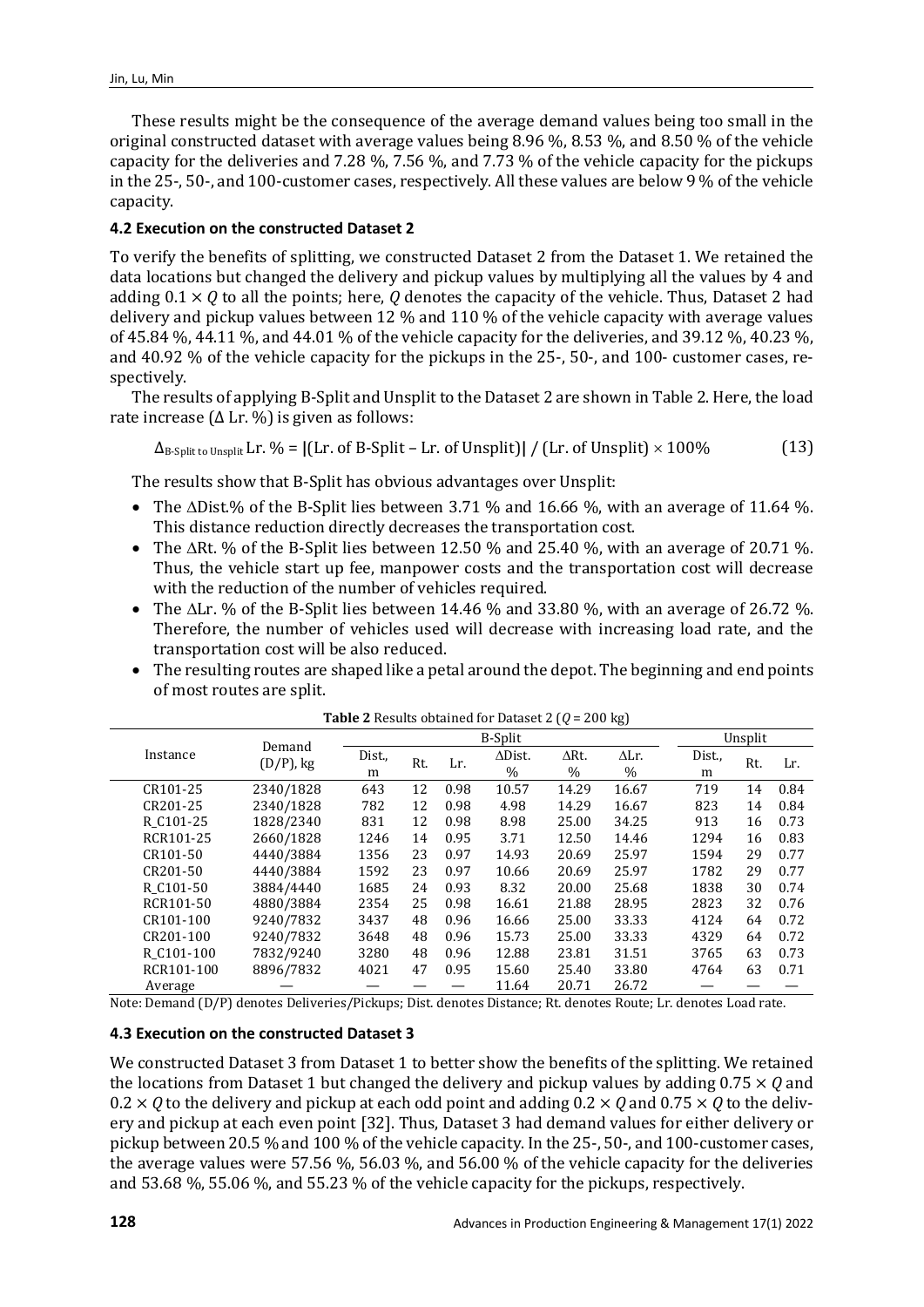Further, in Cases 2 and 3 of the B-Split, the split of the last point *lp* depends only on  $max(\sum_{i=1}^{l} d_i, \sum_{i=1}^{l} p_i)$ , regardless of how much  $min(\sum_{i=1}^{l} d_i, \sum_{i=1}^{l} p_i)$  differs from *Q*. This may affect the vehicle load rate, resulting in an increase in the number of vehicles used. Therefore, a coefficient of fine-tuning is introduced to control the "difference," and to form an Enhanced Both-Split (hereinafter E-B-Split). If  $(\sum_{i=1}^{l} X_i \le \text{coeff} \times Q)$ , where *X* indicates  $\min (\sum_{i=1}^{l} d_i, \sum_{i=1}^{l} p_i)$ , then the clustering does not terminate on *X* at the point *i* and the sweeping continues; If  $(\sum_{i=1}^{l} X_i \geq 1)$  $\cos f \times Q$ ), then the clustering terminates on *X* at the point *i* and the sweeping stops. This implies that *d* (delivery) and *p* (pickup) could have separate partition termination points. In E-Both-Split, Cases 2 is given as follows:

\*Case 2: When  $((MCV_d^l > Q)$  and  $(MCV_p^l < Q)$ ) at point *i*,

- If  $((MCV_d^i > Q)$  and  $(MCV_p^i = ef \times Q)$ , and point *i* is the last point *lp* for both deliveries and pickups, then split *lp* into *lp*1 and *lp*2, end the current cluster on both the deliveries and pickups, and start the next clustering at *lp*2. Therefore,  $MCV_d^{(p)} = Q$ ;  $d_{lp2} =$  $MCV_d^{ip} - Q$ ;  $d_{lp1} = d_{lp} - d_{lp2}$ ;  $MCV_p^{ip1} = MCV_p^i = ef \times Q$  and  $p_{lp2} = 0$ .
- If  $((MCV_d^i > Q)$  and  $(MCV_p^i < ef \times Q)$ , and point *i* is the last point *lp* on the deliveries, split the delivery into  $lp1$  and  $lp2$ , and end the current cluster on delivery. There are  $MCV_d^{lp1} = Q$ ;  $d_{lp2} = MCV_d^{lp} - Q$  and  $d_{lp1} = d_{lp} - d_{lp2}$ . Go to the next *i* and continue to sweep. Three situations can arise on  $(MCV_p^l + p_{l+1})$ :
	- − If  $((MCV_p^i + p_{i+1}) > ef \times Q)$ , and point *i* + 1 is the *lp* on the pickup, split the point, and end the cluster on the pickup. Then,  $MCV_p^{(p)} = Q$ ;  $p_{lp2} = (MCV_p^i + p_{i+1}) Q = MCV_p^{tp} - Q$  and  $p_{lp1} = p_{lp} - p_{lp2}$ .
	- $-$  If  $((MCV_p^i + p_{i+1}) = ef \times Q)$ , then point  $i + 1$  is the *lp* on the pickup, and the current cluster is ended on the pickup. Thus,  $MCV_p^{lp1} = MCV_p^{lp} = Q$  and  $p_{lp2} = 0$ .
	- $-$  If  $((MCV_p^i + p_{i+1}) < ef \times Q)$ , then continue to sweep.

\*Case 3 has the same operations as \*Case 2, but only *d* and *p* are swapped.

Table 3 shows the results of applying the MRISA-E-Both-Split + Modified C-W (hereinafter E-B-Split), B-Split, and Unsplit to Dataset 3. Table 4 presents the comparisons among the results of E-B-Split, B-Split, and Unsplit.

The results prove that the E-B-Split has significant advantages over the other two algorithms (especially as compared with Unsplit). The main advantages are as follows:

- The ∆Dist. % of the E-B-Split as compared with the Unsplit lies between 30.65 % and 38.35 %, with an average of 33.92%. The ∆Dist. % of the E-B-Split as comparison with the B-Split lies between 12.53 % and 24.23 %, with an average of 17.38 %. The ∆Dist. % of the B-Split relative to the Unsplit lies between 11.66 % and 26.85 %, with an average of 19.89 %. This distance reduction shown as Fig. 1 would directly decrease the transportation cost.
- The average load rate obtained by the E-B-Split, B-Split, and Unsplit are 0.96, 0.89, and 0.57, respectively. The ∆Lr. % of the E-B-Split as compared with the Unsplit lies between 65.52 % and 73.21 %, with an average of 68.83 %. The ∆Lr. % of the E-B-Split in comparison with the B-Split lies between 0.0 % and 13.79 %, with an average of 8.65 %. The ∆Lr. % of the B-Split relative to Unsplit lies between 47.46 % and 66.07 %, with an average of 55.53 %. This load rate increase shown as Fig. 2 would directly decrease the number of vehicles used.
- The number of routes in Unsplit is equal to the number of points, that is, one route corresponds to one point. The number of routes in the E-B-Split is reduced by approximately 40.75 % on the average as compared with the number of routes in Unsplit. The number of routes in B-Split is reduced by approximately 36 % on average as compared with the number of routes in Unsplit shown as Fig. 3. Therefore, by applying the E-B-Split, the number of vehicles and manpower costs can be reduced, which will substantially decrease the transportation cost.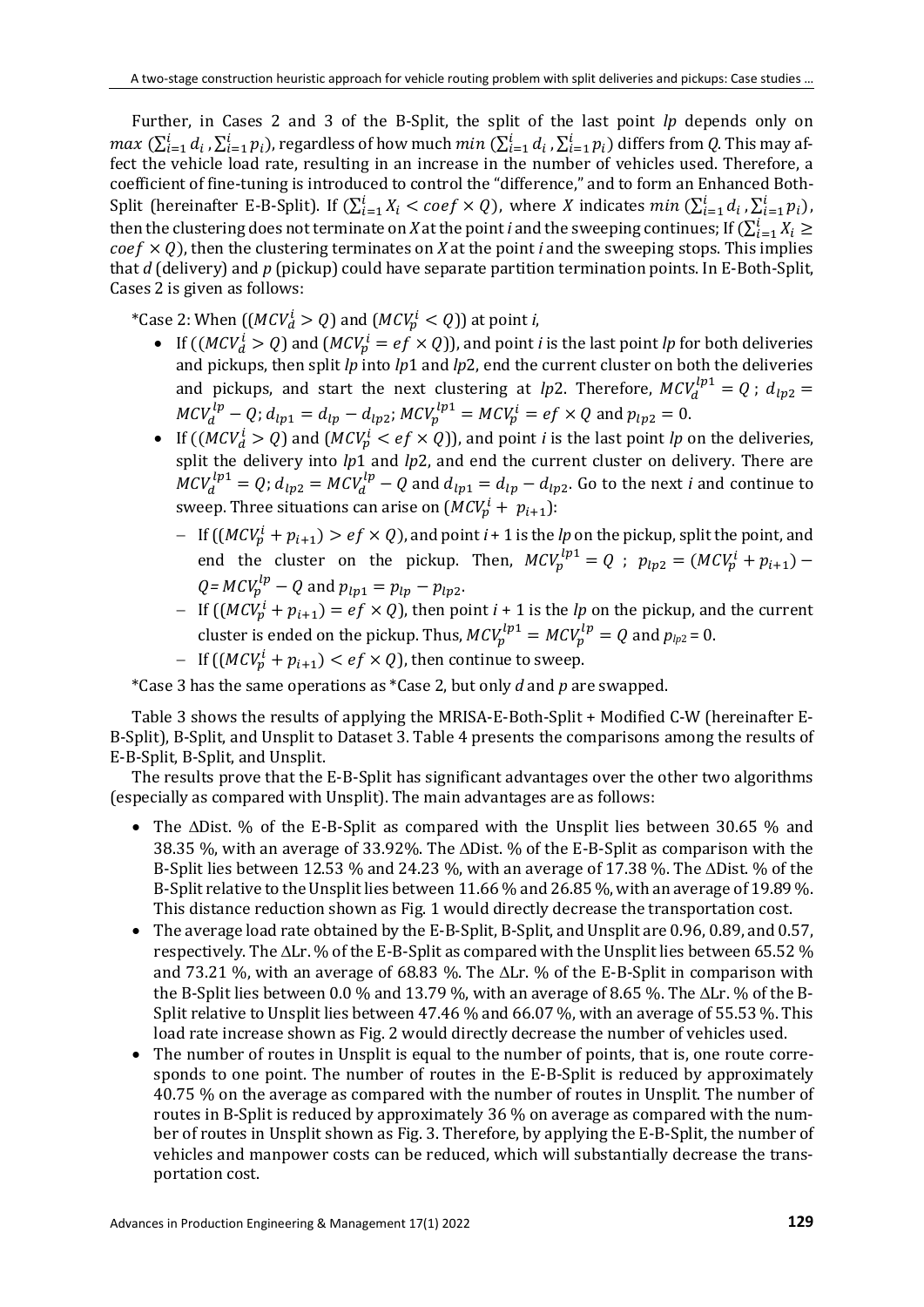- The resulting routes are shaped like a petal around the depot, and a point splitting often occurs at the beginning or the end of sub-domains in the sweeping procedure.
- When the E-B-Split is applied, there might be two splitting points between two adjacent routes: one for deliveries and another for pickups.

|                        | Demand           |              | E-B-Split |       |              | <b>B-Split</b> |     |              | Unsplit |     |
|------------------------|------------------|--------------|-----------|-------|--------------|----------------|-----|--------------|---------|-----|
| Instance               | $(D/P)$ , $(kg)$ | Dist.<br>(m) | Rt.       | Lr.   | Dist.<br>(m) | Rt.            | Lr. | Dist.<br>(m) | Rt.     | Lr. |
| CR101-25               | 2890/2652        | 734          | 0.96      | 15    | 891          | 0.90           | 16  | 1132         | 0.58    | 25  |
| CR201-25               | 2890/2652        | 880          | 0.96      | 15    | 1091         | 0.90           | 16  | 1275         | 0.58    | 25  |
| R C101-25              | 2762/2780        | 859          | 0.93      | 15    | 982          | 0.93           | 15  | 1246         | 0.56    | 25  |
| RCR101-25              | 2970/2652        | 1217         | 0.99      | 15    | 1485         | 0.87           | 17  | 1887         | 0.59    | 25  |
| CR101-50               | 5610/5471        | 1555         | 0.97      | 29    | 1807         | 0.91           | 31  | 2411         | 0.56    | 50  |
| CR201-50               | 5610/5471        | 1778         | 0.97      | 29    | 2250         | 0.88           | 32  | 2679         | 0.56    | 50  |
| R C <sub>101</sub> -50 | 5471/5610        | 1757         | 0.94      | 30    | 2319         | 0.83           | 34  | 2625         | 0.56    | 50  |
| RCR101-50              | 5720/5471        | 2503         | 0.95      | 30    | 2970         | 0.87           | 33  | 4060         | 0.57    | 50  |
| CR101-100              | 11310/10958      | 3724         | 0.98      | 58    | 4455         | 0.90           | 63  | 5771         | 0.57    | 100 |
| CR201-100              | 11310/10958      | 3942         | 0.98      | 58    | 4773         | 0.88           | 64  | 5943         | 0.57    | 100 |
| R C101-100             | 10958/11310      | 3460         | 0.96      | 59    | 4156         | 0.87           | 65  | 4989         | 0.57    | 100 |
| RCR101-100             | 11224/10958      | 4372         | 0.94      | 60    | 5182         | 0.88           | 64  | 6618         | 0.56    | 100 |
| Average                |                  |              | 0.96      | 34.42 |              | 0.89           | 38  |              | 0.57    | 58  |

**Table 3** Results obtained for Dataset 3 (*Q* = 200 kg)

Note: Demand (D/P) denotes Deliveries/Pickups; Dist. denotes Distance; Rt. denotes Route; Lr. denotes Load rate.

| Table 4 Comparisons of E-B-Split, B-Split and Unsplit |                          |              |              |                |                             |              |                |                        |              |  |
|-------------------------------------------------------|--------------------------|--------------|--------------|----------------|-----------------------------|--------------|----------------|------------------------|--------------|--|
|                                                       | E-B-Split to Unsplit (%) |              |              |                | E-B-Split to B-Split $(\%)$ |              |                | B-Split to Unsplit (%) |              |  |
| Instance                                              | $\Delta$ Dist.           | $\Delta$ Lr. | $\Delta$ Rt. | $\Delta$ Dist. | $\Delta$ Lr.                | $\Delta$ Rt. | $\Delta$ Dist. | ΔLr.                   | $\Delta$ Rt. |  |
| CR101-25                                              | 35.16                    | 65.52        | 40           | 17.62          | 6.67                        | 6.25         | 21.29          | 55.17                  | 36           |  |
| CR201-25                                              | 30.98                    | 65.52        | 40           | 19.34          | 6.67                        | 6.25         | 14.43          | 55.17                  | 36           |  |
| R C101-25                                             | 31.06                    | 66.07        | 40           | 12.53          | $\Omega$                    | 0.00         | 21.19          | 66.07                  | 40           |  |
| RCR101-25                                             | 35.51                    | 67.80        | 40           | 18.05          | 13.79                       | 11.76        | 21.30          | 47.46                  | 32           |  |
| CR101-50                                              | 35.50                    | 73.21        | 42           | 13.95          | 6.59                        | 6.45         | 25.05          | 62.50                  | 38           |  |
| CR201-50                                              | 33.63                    | 73.21        | 42           | 20.98          | 10.23                       | 9.38         | 16.01          | 57.14                  | 36           |  |
| R C <sub>101</sub> -50                                | 33.07                    | 67.86        | 40           | 24.23          | 13.25                       | 11.76        | 11.66          | 48.21                  | 32           |  |
| RCR101-50                                             | 38.35                    | 66.67        | 40           | 15.72          | 9.2                         | 9.09         | 26.85          | 52.63                  | 34           |  |
| CR101-100                                             | 35.47                    | 71.93        | 42           | 16.41          | 8.89                        | 7.94         | 22.80          | 57.89                  | 37           |  |
| CR201-100                                             | 33.67                    | 71.93        | 42           | 17.41          | 11.36                       | 9.38         | 19.69          | 54.39                  | 36           |  |
| R C <sub>101</sub> -100                               | 30.65                    | 68.42        | 41           | 16.75          | 10.34                       | 9.23         | 16.70          | 52.63                  | 35           |  |
| RCR101-100                                            | 33.94                    | 67.86        | 40           | 15.63          | 6.82                        | 6.25         | 21.70          | 57.14                  | 36           |  |
| Average                                               | 33.92                    | 68.83        | 40.75        | 17.38          | 8.65                        | 7.81         | 19.89          | 55.53                  | 36           |  |









**Fig. 3** Routes reduction of E-B-Split

# **5. Conclusion**

In this study, we developed a mathematical formulation to model the VRPSPDP problem. A twostage construction heuristic approach was used under the strategy of "clustering first and routing later." In the first stage, the partitioning algorithms (B-Split and E-B-Split) based on MRISA and the coefficient of fine-tuning were employed to divide the customer domain into sub-domains. The minimum number of vehicles used was decided by the number of sub-domains. The split points and the corresponding values in each sub-domain were determined after the partitioning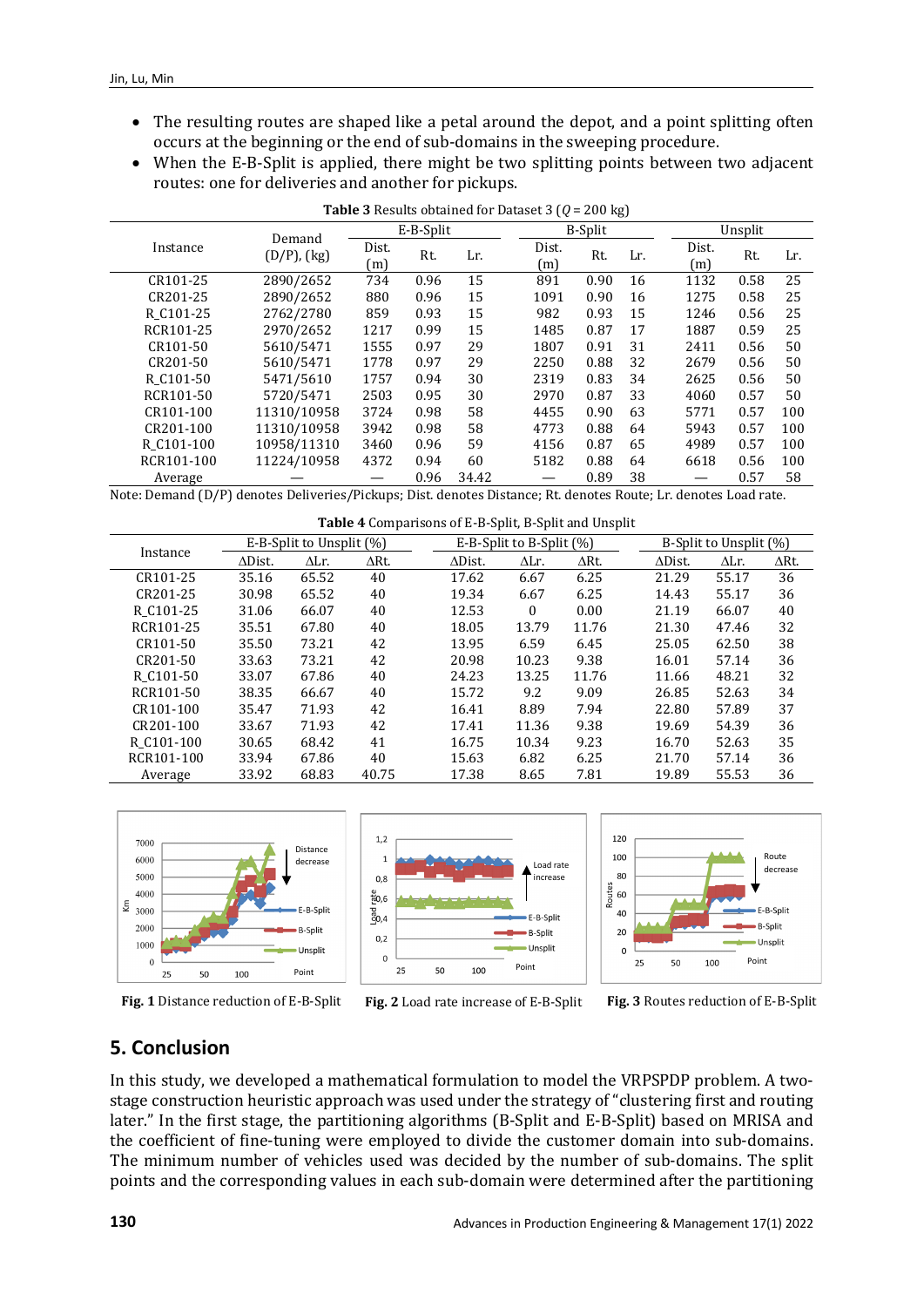algorithms. In the second stage, a modified C-W savings algorithm was adopted to check the load feasibility for every point of each route and to optimize the route distance in each sub-domain. Three cases studies with 12 instances per each from the reconstructed three Solomon datasets were employed to verify the feasibility and effectiveness of the proposed approaches (Unsplit, Both-Split and Enhanced-Both-Split). Our computation results proves that the vehicle routing problem with split deliveries and pickups is highly beneficial for transportation and logistics enterprises. The results of the comparison among these approaches reveal the following:

- The proposed algorithms of E-B-Split and B-Split for the VRPSPDP considerably reduce the total travel distance and the number of vehicles used, and increase the average loading rate.
- Particularly, the E-B-Split applied to the constructed Dataset 3 shows significant advantages over Unsplit. E-B-Split reduced the travel distance by 33.92 % on average, and increased the loading rate by 68.83 % on average. In addition, the number of vehicles used also decreased by 40.75 % on average. When compared with the results [9-11] of SDVRP, where the optimal route length and the optimal number of vehicles may be as little as half of the corresponding VRP, the results of the E-B-Split performed on Dataset 3 showed trends similar to those of SDVRP.
- The E-B-Split applied to the constructed Dataset 3 has some advantages over the B-Split. The travel distance was reduced by 17.38 % on average; the loading rate was increased by 8.65 % on average, and the number of vehicles used was decreased by approximately 10.50 % on average. These results prove that the E-B-Split can get more optimization results than the B-Split.
- The B-Split applied to the Dataset 3 can provide greater benefits than when it is applied to the Dataset 2 because Dataset 3 has larger customer demand values (about 55 % on average) than Dataset 2 (about 40 % on average).
- Routes are shaped similar to petals around the depot, and point splitting often occurs at the start or end of the sub-domains in the sweep.

The approaches used in this study could achieve the better computational results with a little time. But more work would be done in future to improve the accuracy and the extrapolation of the partitioning algorithms. The intelligent algorithms would be used to focus on obtaining more optimized solution in a bearable time to fit more complexity of problems.

In this study, time-depended problems (such as, customer service time windows, travel speeds, travel start time, etc.) were not considered. These are the very important factors of effecting the transportation fuel consumption and the carbon emission [36-38]. Therefore, multi-objective vehicle routing problem will be our next research target as well.

# **Acknowledgement**

This work was financed by the Philosophy and Social Sciences Research Project of Jiangsu Province Education Commission (Grant No. 2021SJA0903), the National Natural Science Foundation of China (grant no. 61872077), the Humanities and Social Sciences Research Base Fund of Jiangsu Province Education Commission (Grant No. 2017ZSJD020), and the Jiangsu Key Construction Laboratory of IoT Application Technology, Taihu University of Wuxi.

# **References**

- [1] Awaga, A.L., Xu, W., Liu, L., Zhang, Y. (2020). Evolutionary game of green manufacturing mode of enterprises under the influence of government reward and punishment, *Advances in Production Engineering & Management*, Vol. 15, No. 4, 416-430[, doi: 10.14743/apem2020.4.375.](https://doi.org/10.14743/apem2020.4.375)
- [2] Cucchiella, F., D'Adamo, I., Gastaldi, M., Koh, S.C.L., Santibanez-Gonzalez, E.D.R. (2020). Assessment of GHG emissions in Europe: Future estimates and policy implications, *Environmental Engineering and Management Journal*, Vol. 19, No. 1, 131-142[, doi: 10.30638/eemj.2020.014.](https://doi.org/10.30638/eemj.2020.014)
- [3] Sadati, M.E.H., Çatay, B. (2021). A hybrid variable neighborhood search approach for the multi-depot green vehicle routing problem, *Transportation Research Part E: Logistics and Transportation Review*, Vol. 149, Article No. 102293[, doi: 10.1016/j.tre.2021.102293.](https://doi.org/10.1016/j.tre.2021.102293)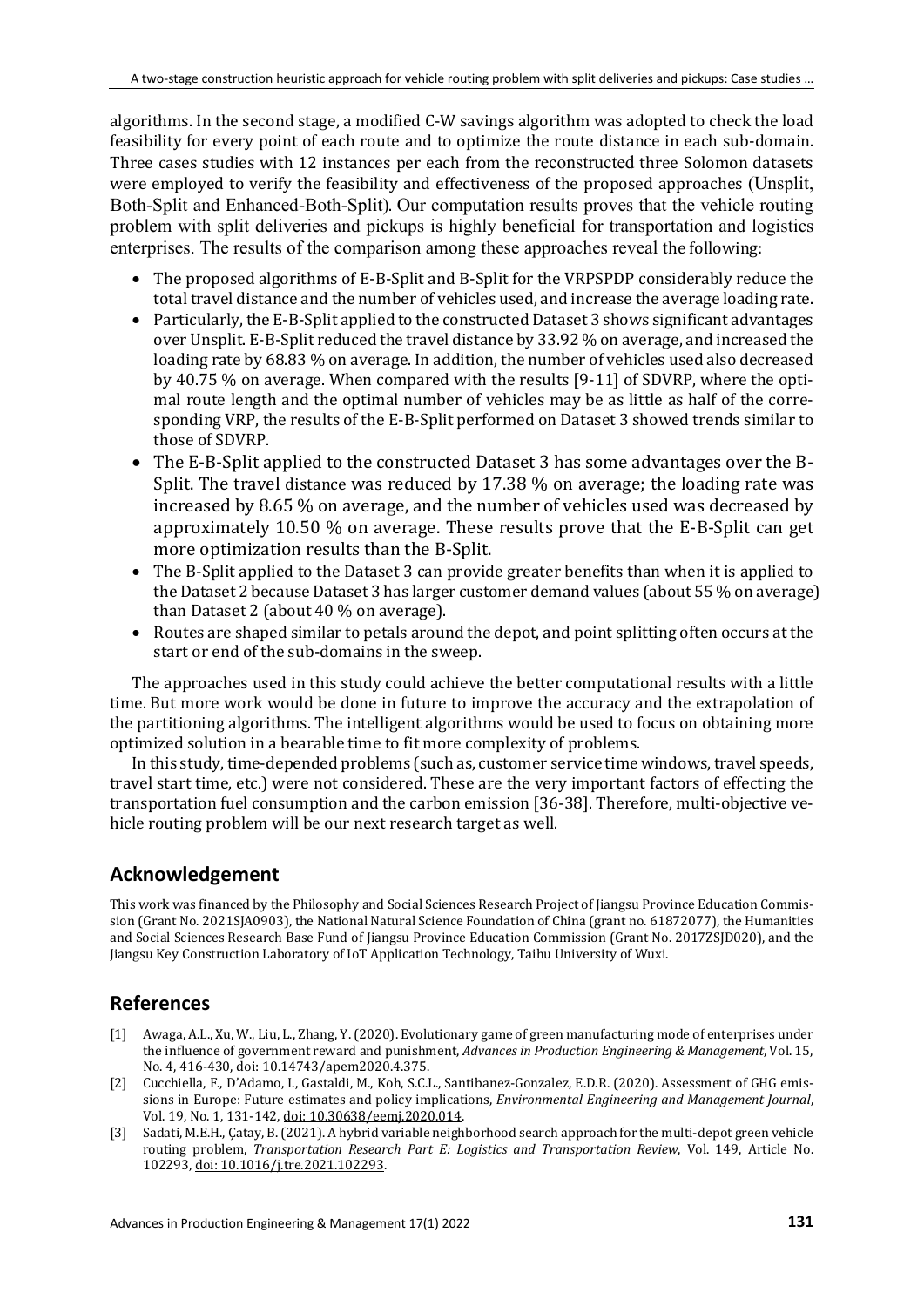- [4] Parragh, S.N., Doerner, K.F., Hartl, R.F. (2008). A survey on pickup and delivery problems, *Journal für Betriebswirtschaft,* Vol. 58, No. 1, 21-51[, doi: 10.1007/s11301-008-0033-7.](http://doi.org/10.1007/s11301-008-0033-7)
- [5] Dror, M., Trudeau, P. (1989). Savings by split delivery routing, *Transportation Science*, Vol. 23, No. 2, 141-145[, doi:](http://doi.org/10.1287/trsc.23.2.141)  [10.1287/trsc.23.2.141.](http://doi.org/10.1287/trsc.23.2.141)
- [6] Dror, M., Trudeau, P. (1990). Split delivery routing, *Naval Research Logistics*, Vol. 37, No. 3, 383-402[, doi: 10.1002/](https://doi.org/10.1002/nav.3800370304) [nav.3800370304.](https://doi.org/10.1002/nav.3800370304)
- [7] Dror, M., Laporte, G., Trudeau, P. (1994). Vehicle routing with split deliveries, *Discrete Applied Mathematics*, Vol. 50, No. 3, 239-254[, doi: 10.1016/0166-218X\(92\)00172-I.](http://doi.org/10.1016/0166-218X(92)00172-I)
- [8] Nagy, G., Wassan, N.A., Speranza M.G., Archetti, C. (2015). The vehicle routing problem with divisible deliveries and pickups, *Transportation Science*, Vol. 49, No. 2, 271-294[, doi: 10.1287/trsc.2013.0501.](http://doi.org/10.1287/trsc.2013.0501)
- [9] Bektaş, T., Laporte, G. (2011). The pollution-routing problem, *Transportation Research Part B: Methodological,* Vol. 45, No. 8, 1232-1250[, doi: 10.1016/j.trb.2011.02.004.](https://doi.org/10.1016/j.trb.2011.02.004)
- [10] Zhu, X., Zhao, Z., Yan, R. (2020). Low carbon logistics optimization for multi-depot CVRP with backhauls Model and solution, *Tehnički Vjesnik – Technical Gazette,* Vol. 27, No. 5, 1617-1624[, doi: 10.17559/TV-20200809211109.](https://doi.org/10.17559/TV-20200809211109)
- [11] Archetti, C., Savelsbergh, M.W.P., Speranza, M.G. (2006). Worst-case analysis for split delivery vehicle routing problems, *Transportation Science*, Vol. 40, No. 2, 226-234, [doi: 10.1287/trsc.1050.0117.](https://doi.org/10.1287/trsc.1050.0117)
- [12] Archetti, C., Savelsbergh, M.W.P., Speranza, M.G. (2008). To split or not to split: That is the question, *Transportation Research Part E: Logistics and Transportation Review,* Vol. 44, No. 1, 114-123[, doi: 10.1016/j.tre.2006.04.003.](https://doi.org/10.1016/j.tre.2006.04.003)
- [13] Archetti, C., Speranza, M.G. (2008). The split delivery vehicle routing problem: A survey, In: Golden, B., Raghavan, S., Wasil, E. (eds.), *The vehicle routing problem: Latest advances and new challenges,* Springer, Boston, USA, 103- 122, doi: [10.1007/978-0-387-77778-8\\_5.](http://doi.org/10.1007/978-0-387-77778-8_5)
- [14] Archetti, C., Speranza, M.G. (2012). Vehicle routing problems with split deliveries, *International Transactions in Operational Research*, Vol. 19, No. 1-2, 3-22[, doi: 10.1111/j.1475-3995.2011.00811.x.](https://doi.org/10.1111/j.1475-3995.2011.00811.x)
- [15] Archetti, C., Speranza, M.G., Hertz, A. (2006). A tabu search algorithm for the split delivery vehicle routing problem, *Transportation Science*, Vol. 40, No. 1, 64-73[, doi: 10.1287/trsc.1040.0103.](http://doi.org/10.1287/trsc.1040.0103)
- [16] Archetti, C., Speranza, M.G., Savelsbergh, M.W.P. (2008). An optimization-based heuristic for the split delivery vehicle routing problem, *Transportation Science*, Vol. 42, No. 1, 22-31[, doi: 10.1287/trsc.1070.0204.](http://doi.org/10.1287/trsc.1070.0204)
- [17] Belenguer, J.M., Martinez, M.C., Mota, E. (2000). A lower bound for the split delivery vehicle routing problem, *Operations Research*, Vol. 48, No. 5, 801-810[, doi: 10.1287/opre.48.5.801.12407.](http://doi.org/10.1287/opre.48.5.801.12407)
- [18] Wilck IV, J.H., Cavalier, T.M. (2012). A construction heuristic for the split delivery vehicle routing problem, *American Journal of Operations Research*, Vol. 2, No. 2, 153-162[, doi: 10.4236/ajor.2012.22018.](https://doi.org/10.4236/ajor.2012.22018)
- [19] Liu, W., Yang, F., Li, M., Chen, P. (2012). Clustering algorithm for split delivery vehicle routing problem, *Control and Decision*, Vol. 27, No. 4, 535-541[, doi: 10.13195/j.cd.2012.04.57.liuwsh.017.](https://doi.org/10.13195/j.cd.2012.04.57.liuwsh.017)
- [20] Archetti, C., Bianchessi, N., Speranza, M.G. (2015). A branch-price-and-cut algorithm for the commodity constrained split delivery vehicle routing problem, *Computers & Operations Research,* Vol. 64, 1-10, [doi: 10.1016/](https://doi.org/10.1016/j.cor.2015.04.023)  [j.cor.2015.04.023.](https://doi.org/10.1016/j.cor.2015.04.023)
- [21] Ozbaygin, G., Karasan, O., Yaman, H. (2018). New exact solution approaches for the split delivery vehicle routing problem, *EURO Journal on Computational Optimization*, Vol. 6, No. 1, 85-115[, doi: 10.1007/s13675-017-0089-z.](https://doi.org/10.1007/s13675-017-0089-z)
- [22] Min, J., Jin, C., Lu, L. (2018). A three-stage approach for split delivery vehicle routing problem solving, In: *Proceedings of 8th International Conference on Logistics, Informatics and Service Sciences (LISS),* Toronto, Canada, 1-6, [doi:](http://doi.org/10.1109/LISS.2018.8593226)  [10.1109/LISS.2018.8593226.](http://doi.org/10.1109/LISS.2018.8593226)
- [23] Min, J.N., Jin, C., Lu, L.J. (2019). Maximum-minimum distance clustering method for split delivery vehicle routing problem: Case studies and performance comparisons, *Advances in Production Engineering & Management*, Vol. 14, No. 1, 125-135[, doi: 10.14743/apem2019.1.316.](https://doi.org/10.14743/apem2019.1.316)
- [24] Mitra, S. (2005). An algorithm for the generalized vehicle routing problem with backhauling, *Asia-Pacific Journal of Operational Research*, Vol. 22, No. 2, 153-169[, doi: 10.1142/S0217595905000522.](https://doi.org/10.1142/S0217595905000522)
- [25] Mitra, S. (2008). A parallel clustering technique for the vehicle routing problem with split deliveries and pickups, *Journal of the Operational Research Society*, Vol. 59, No. 11, 1532-1546, [doi: 10.1057/palgrave.jors.2602500.](http://doi.org/10.1057/palgrave.jors.2602500)
- [26] Wang, K.F. (2012). *Research of vehicle routing problem with nodes having double demands*, Doctoral dissertation, University of Shanghai for Science and Technology, Shanghai, China.
- [27] Wang, K., Ye, C., Ning, A. (2015). Achieving better solutions for vehicle routing problem involving split deliveries and pickups using a competitive decision algorithm, *Asia-Pacific Journal of Operational Research,* Vol. 32, No. 4, Article No.1550022[, doi: 10.1142/S0217595915500220.](http://doi.org/10.1142/S0217595915500220)
- [28] Yin, C., Bu, L., Gong, H. (2013). Mathematical model and algorithm of split load vehicle routing problem with simultaneous delivery and pickup, *International Journal of Innovative Computing, Information and Control*, Vol. 9, No. 11, 4497-4508.
- [29] Wang, Y., Ma, X.-L., Lao, Y.-T., Yu, H.-Y., Liu, Y. (2014) A two-stage heuristic method for vehicle routing problem with split deliveries and pickups, *Journal of Zhejiang University SCIENCE C*, Vol. 15, No. 3, 200-210[, doi: 10.1631/](http://doi.org/10.1631/jzus.C1300177) [jzus.C1300177.](http://doi.org/10.1631/jzus.C1300177)
- [30] Polat, O. (2017). A parallel variable neighborhood search for the vehicle routing problem with divisible deliveries and pickups, *Computers & Operations Research,* Vol. 85, 71-86, [doi: 10.1016/j.cor.2017.03.009.](http://doi.org/10.1016/j.cor.2017.03.009)
- [31] Qiu, M., Fu, Z., Eglese, R., Tang, Q. (2018). A tabu search algorithm for the vehicle routing problem with discrete split deliveries and pickups, *Computers & Operations Research,* Vol. 100, 102-116, [doi: 10.1016/ j.cor. 2018. 07.](http://doi.org/10.1016/j.cor.2018.07.021)  [021.](http://doi.org/10.1016/j.cor.2018.07.021)